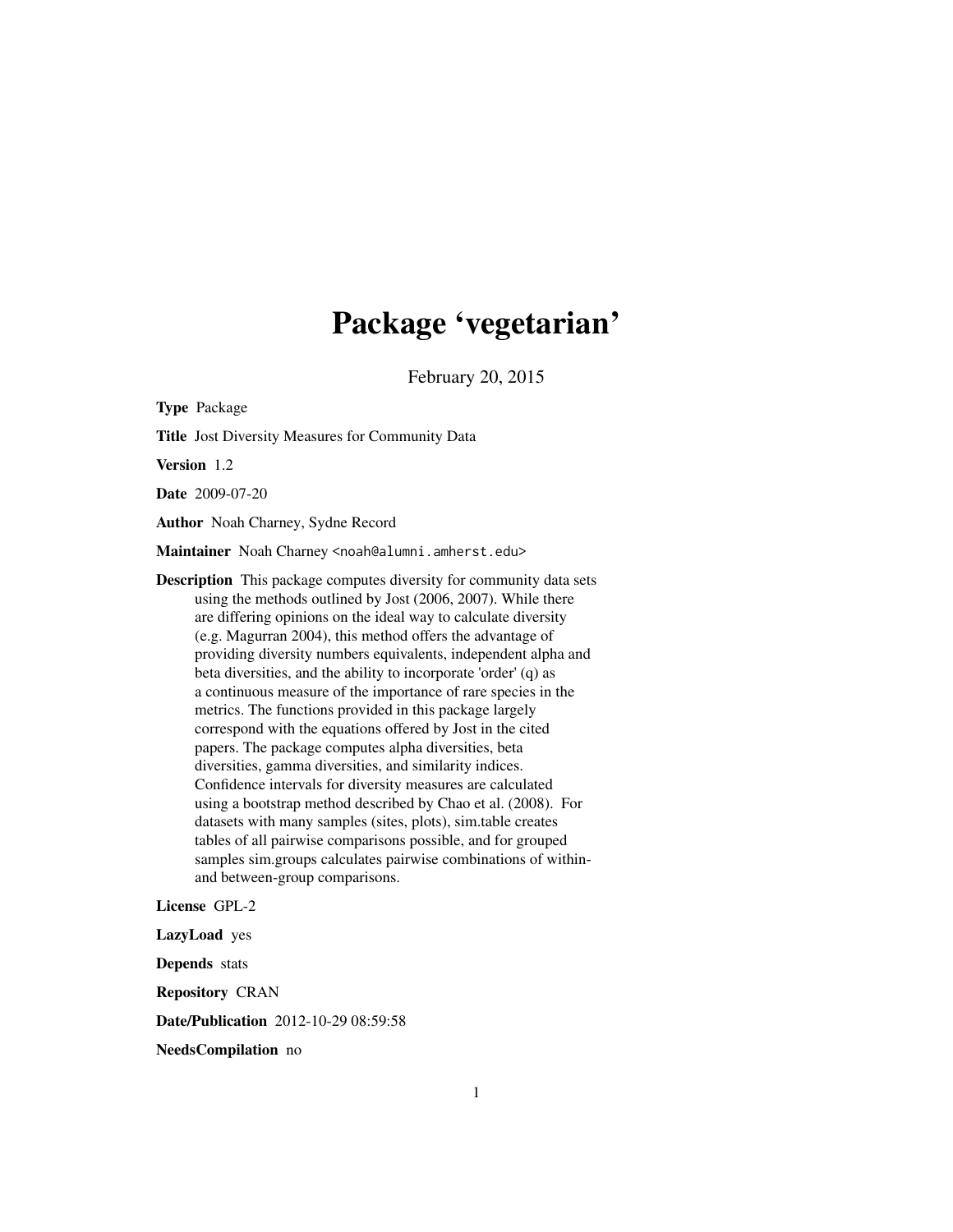# <span id="page-1-0"></span>R topics documented:

| Index |  |
|-------|--|

#### vegetarian-package *Jost Diversity Measures for Community Data*

#### Description

This package computes diversity with uncertainty estimates for community data sets using the methods outlined by Jost (2006, 2007). While there are differing opinions on the ideal way to calculate diversity (e.g. Magurran 2004), this method offers the advantage of providing diversity 'numbers equivalents,' independent alpha and beta diversities, and the ability to incorporate 'order' (q) as a continuous measure of the importance of rare species in the metrics. The functions provided in this package largely correspond with the equations offered by Jost in the cited papers. The package computes alpha diversities, beta diversities, gamma diversities, and similarity indices. Uncertainty estimates for diversity measures are calculated using a bootstrap method described by Chao et al. (2008). Traditional diversity measures can also be output. For datasets with many samples (sites, plots), sim.table creates tables of all pairwise comparisons possible, and for grouped samples sim.groups calculates pairwise combinations of within- and between-group comparisons.

# Details

| Package:  | vegetarian |
|-----------|------------|
| Type:     | Package    |
| Version:  | 1.2.       |
| Date:     | 2009-08-23 |
| License:  | $GPL-2$    |
| LazyLoad: | yes        |

The core of the vegetarian library is the d function, which calculates the basic alpha, beta, and gamma diversity 'numbers equivalents' from community data. H uses d to calculate the standard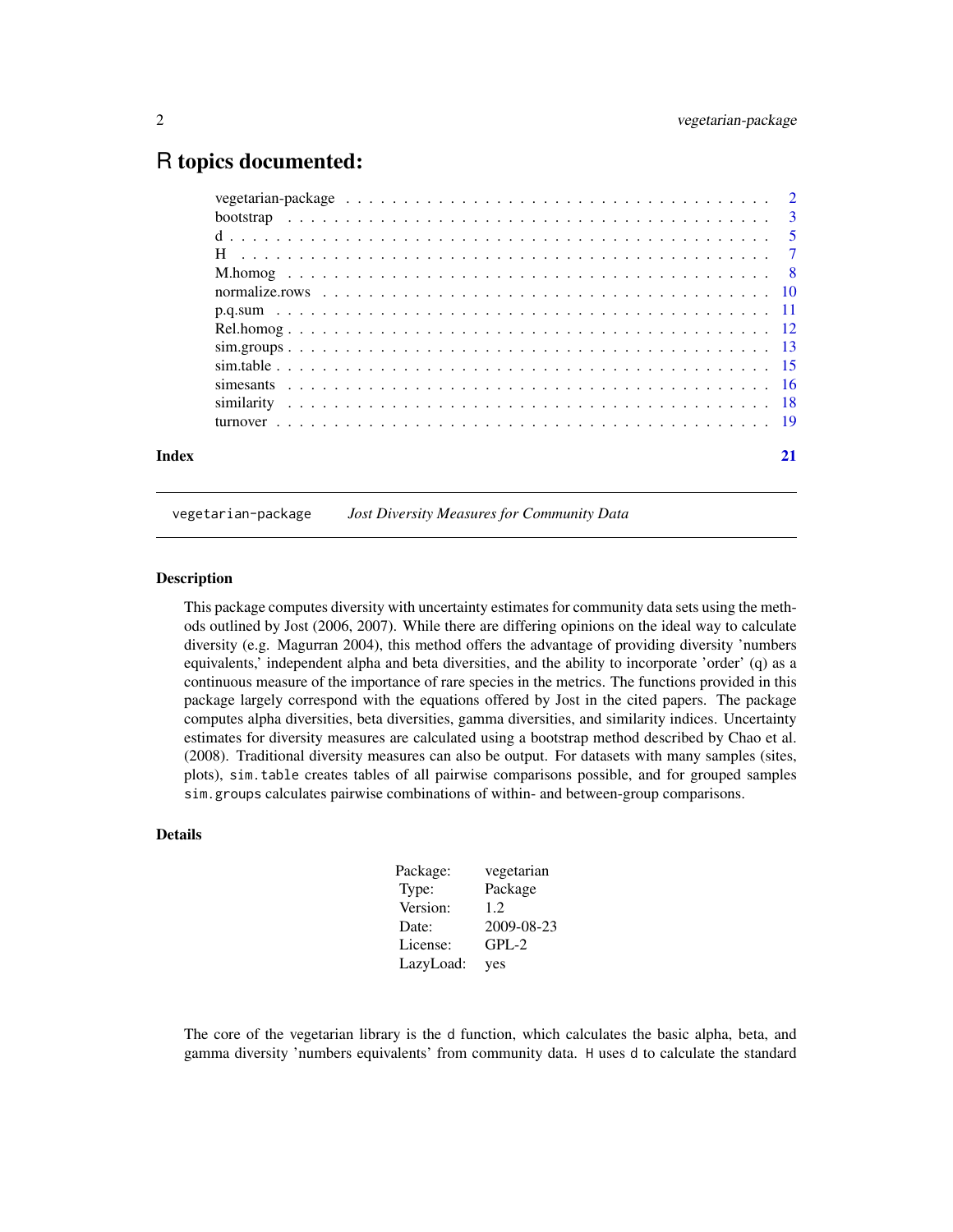#### <span id="page-2-0"></span>bootstrap 3 and 3 and 3 and 3 and 3 and 3 and 3 and 3 and 3 and 3 and 3 and 3 and 3 and 3 and 3 and 3 and 3 and 3 and 3 and 3 and 3 and 3 and 3 and 3 and 3 and 3 and 3 and 3 and 3 and 3 and 3 and 3 and 3 and 3 and 3 and 3

diversity indices. The functions similarity, M.homog, Rel.homog, and turnover call d to compare diversity across communities. use sim.table and/or sim.groups to produce multiple pairwise similarity comparisons among many sample sites. All functions can output standard errors by calling bootstrap internally. For more detailed bootstrapping outputs, the user can call bootstrap seperately. The function normalize.rows is called by d to convert count data into frequencies. The simple function, p.q.sum is called internally as core part of the diversity calculations, and is probably of little use to the average user, though it may be used to create more complex diversity measures. This update corrects an error in the similarity function and boostrap standard error estimates from earlier versions.

#### Author(s)

Noah Charney, Sydne Record

#### References

Chao, A, L. Jost, S. C. Chiang, Y.-H Jiang, R. L. Chazdon. 2008. A two-stage probabilistic approach to multiple-community similarity indices. Biometrics 64: 1178-1186.

Jost, L. 2006. Entropy and diversity. Oikos 113(2): 363-375.

Jost, L. 2007. Partitioning diversity into independent alpha and beta components. Ecology 88(10): 2427-2439.

Hill, M. 1973. Diversity and evenness: A unifying notation and its consequences. Ecology 54: 427-432.

#### Examples

data(simesants) d(simesants[,-1], boot=TRUE) #remove column with site names #calculates alpha diversity of entire data-set with standard error

<span id="page-2-1"></span>bootstrap *Estimates Uncertainties with Bootstrapping*

# Description

Diversity measure provided in the vegetarian library call bootstrap to estimate standard error for the parameter outputs. Bootstrap generates simulated populations from a multinormal distribution centered around the community matrix provided and applies the function of interest to the simulated data. Requires stats package.

#### Usage

```
bootstrap(abundances, s.sizes = NULL, num.iter = 100, func, func.arg = "blank", sim.pop = FALSE, sim.p
```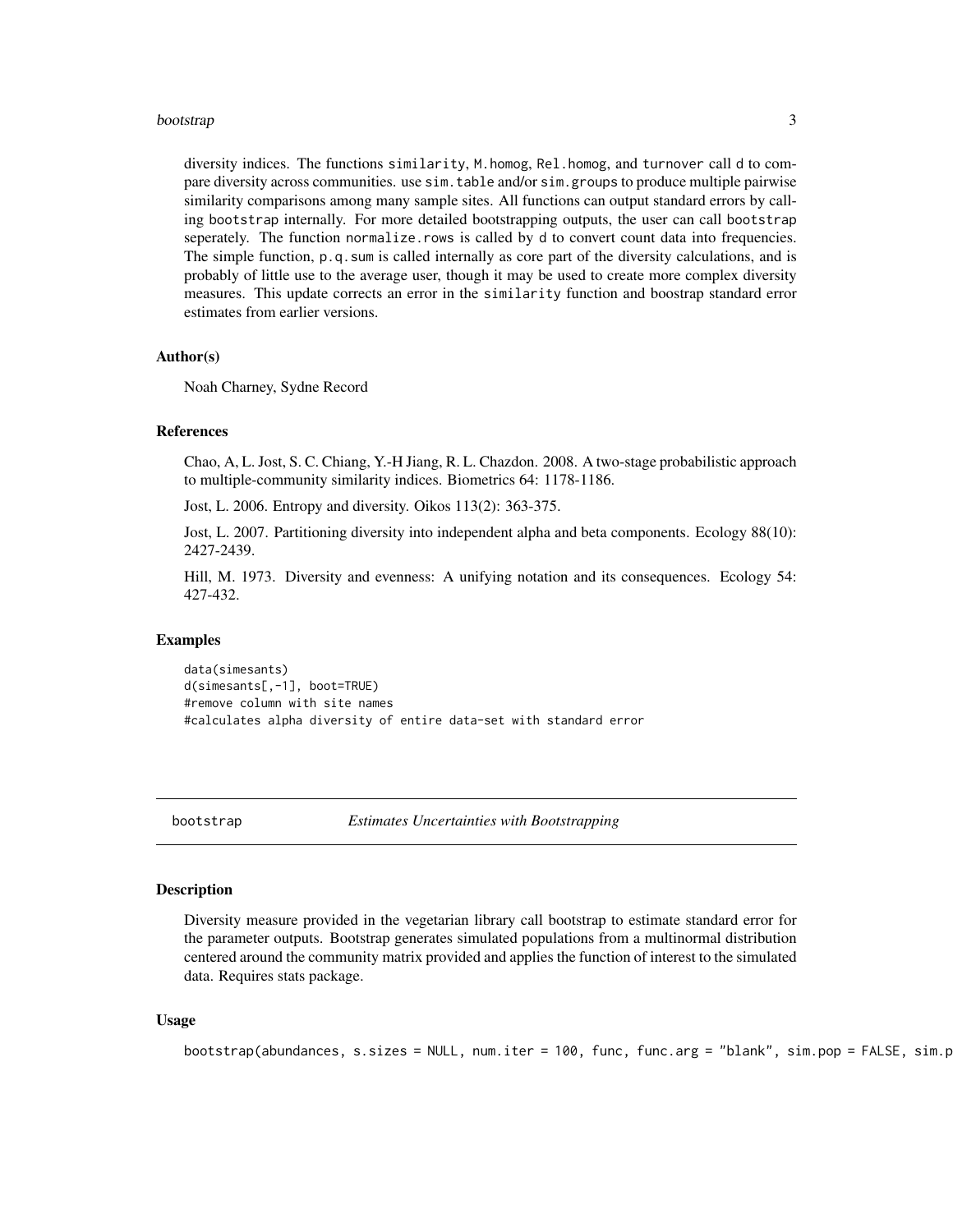# Arguments

| abundances | Community data as a matrix where columns are individual species and rows are<br>sites. Matrix elements are abundance data (e.g. counts, percent cover estimates).                                               |
|------------|-----------------------------------------------------------------------------------------------------------------------------------------------------------------------------------------------------------------|
| s.sizes    | A vector of the total abundances at each site. If no vector is provided, then the<br>scores in the abundance matrix will be treated as counts, and sample size of each<br>site will be computed as the row sum. |
| num.iter   | An integer giving the number of bootstrapping iterations.                                                                                                                                                       |
| func       | The function on which bootstrapping will be performed. The function output<br>must be a scalar.                                                                                                                 |
| func.arg   | A list containing any additional arguments that must be fed to the function spec-<br>ified by func.                                                                                                             |
| sim.pop    | A logical specifying whether or not to output the simulated populations for each<br><i>iteration.</i>                                                                                                           |
| sim.par    | A logical specifying whether or not to output the individual parameters calcu-<br>lated on each simulated population.                                                                                           |

# Details

The procedure is outlined in Chao et al. (2008). For each site (row) of the original data set, the total sample size and the relative proportions of each species are used to construct a multinomial distribution. Scores are drawn from this multinomial distribution to generate a simulated population at that site. This is done for each row until an entire simulated community matrix is generated. The supplied function (func) is then applied to this simulated matrix to calculate the focal parameter for that iteration. This process of sampling from the multinormal distributions and applying the function is repeated for as many times as is specified by num.iter. The standard deviation of the bootstrap parameter values serves as the standard error for the parameter estimate based on the real data.

While this function is called internally by other functions in the vegetarian library, only the standard error is reported by those functions. The user may wish to call bootstrap directly to access the simulated populations and measure uncertainty in other ways.

#### Value

StdErr Bootstrap Standard Error for parameter estimate Simulated.Populations (optional) Array containing simulated populations Simulated.Parameters (optional) Vector containing parameter for each simulated population

# Author(s)

Noah Charney, Sydne Record

# References

Chao, A, L. Jost, S. C. Chiang, Y.-H Jiang, R. L. Chazdon. 2008. A two-stage probabilistic approach to multiple-community similarity indices. Biometrics 64: 1178-1186.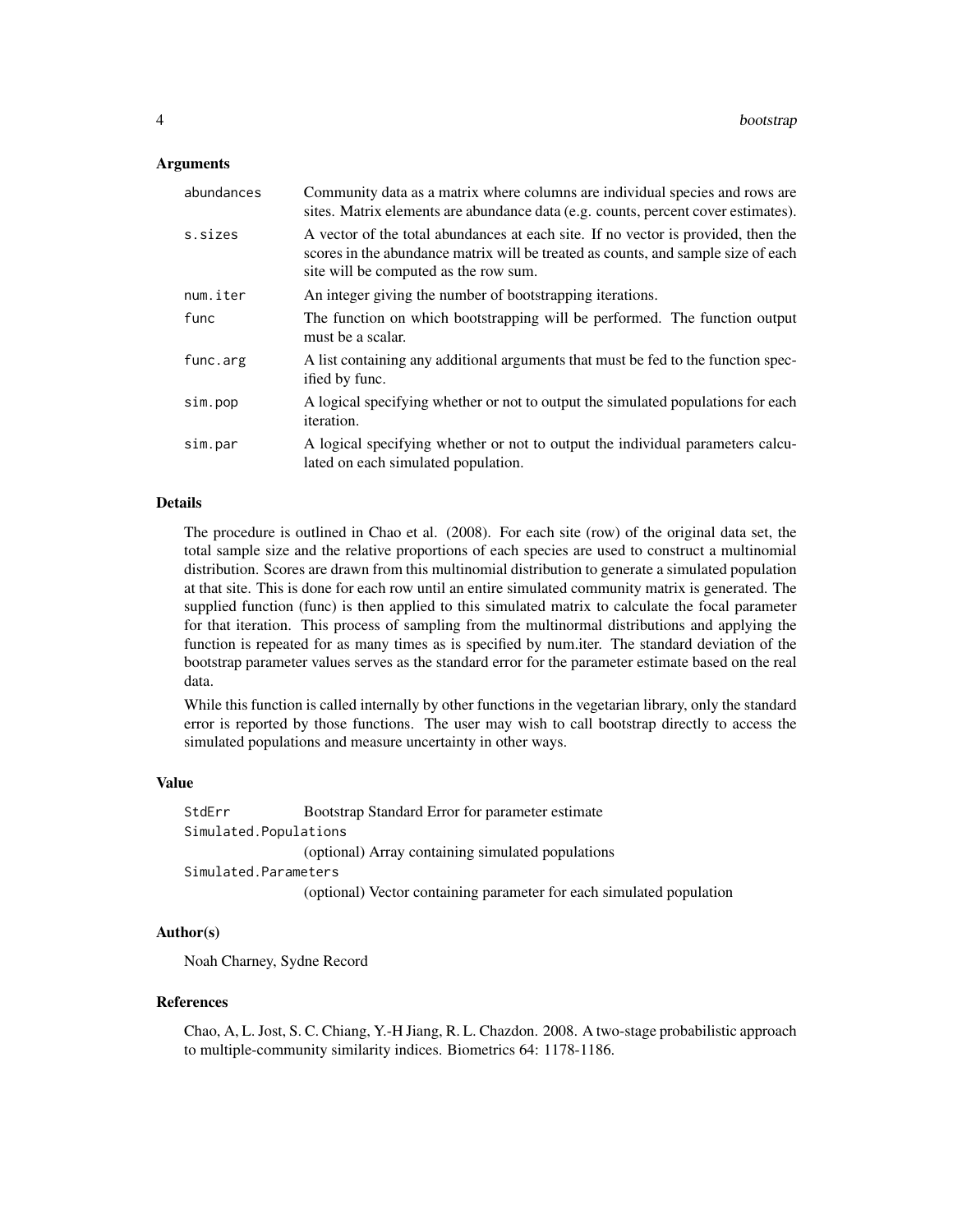# <span id="page-4-0"></span> $d \overline{d}$  5

#### See Also

#### [d](#page-4-1)

# Examples

```
data(simesants)
bootstrap(simesants[,-1], func=d)
boot_output<-bootstrap(simesants[,-1], func=d, num.iter=10, sim.pop=TRUE, sim.par=TRUE)
boot_output$Simulated.Parameters
boot_output$Simulated.Populations
simesants_freq<-normalize.rows(simesants[,-1])#not a necessary step, but just to show what you would do if your d
bootstrap(simesants_freq, func=d, num.iter=1000, s.sizes=c(198,186,102,108,187))
```
<span id="page-4-1"></span>

d *'Numbers Equivalents' for Alpha, Beta and Gamma Diversity Indices*

# Description

The d function calculates the numbers equivalent or effective numbers of species for alpha, beta or gamma diversity as described by Jost (2006, 2007). These are sometimes referred to as 'Hill numbers' (Hill 1973). Jost's interpretation of these number equivalents are more general than Hill's because as the order (q) changes, the sensitivity of the diversity to rare and common species changes. According to Jost (2007), for alpha diversity d calculates Equation 11a for the general case for q and Equation 11b for the Shannon case where  $q = 1$ . See Jost (2006) for more on the history and theory behind diversity indices and numbers equivalents.

# Usage

d(abundances, lev = "alpha", wts = FALSE,  $q = 1$ , boot = FALSE, boot.arg = list(s.sizes = NULL, num.iter

# Arguments

| abundances | Community data as a matrix where columns are individual species and rows are<br>sites. Matrix elements are abundance data (e.g. counts, percent cover estimates).                                                                                                       |
|------------|-------------------------------------------------------------------------------------------------------------------------------------------------------------------------------------------------------------------------------------------------------------------------|
| lev        | Level of diversity to be calculated. Will accept: 'alpha,' 'beta,' or 'gamma.'                                                                                                                                                                                          |
| wts        | A vector of community weights whose length equals the number of communities<br>being compared. See details below for examples of when community weights<br>might be treated as equal or unequal. Defaults to wts=FALSE where all com-<br>munities are equally weighted. |
| q          | Order of the diversity measure. Defaults to the Shannon case where $q = 1$ .                                                                                                                                                                                            |
| boot       | Logical indicating whether to use bootstrapping to estimate uncertainty.                                                                                                                                                                                                |
| boot.arg   | (optional) List of arguments to pass bootstrapping function: list(s.sizes=number<br>you specify, num.iter=number you specify)                                                                                                                                           |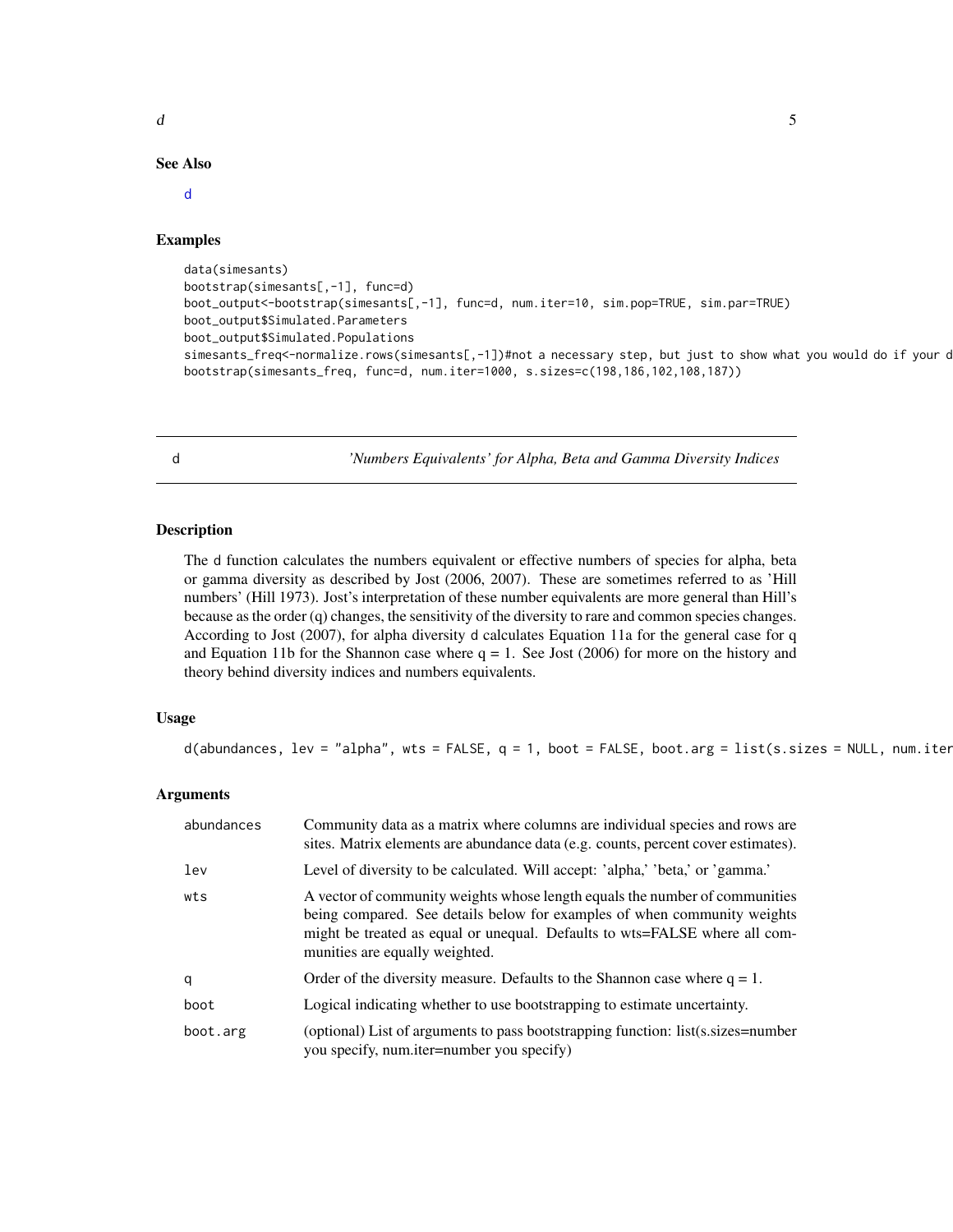#### Details

Orders higher than one are more sensitive to common species, and orders less than one are more sensitive to rare species. Species richness are diversity measures of  $q = 0$ . Shannon diversity measures are first order or  $q = 1$ . Simpson diversity measures are second order or  $q = 2$ .

Determining how to set community weights depends on the types of comparisons about communities that a researcher wants to make. For instance, Jost (2007) suggests that if species frequencies, but not the actual sizes of the communities are the topic of interest then communities should all be weighed equally. In contrast, community weights are usually unequal when the sizes of the communities has a large influence on the comparisons being made. For instance, when comparing the alpha and beta diversities of a landscape, using unequal community weights makes more sense.

#### Value

| D.Value | A scalar that gives the numbers equivalent of alpha, beta, or gamma diversity |
|---------|-------------------------------------------------------------------------------|
|         | for the specified 'order' (q) and community weights.                          |
| StdErr  | (optional) Standard error of value estimated through bootstrapping.           |

#### Author(s)

Noah Charney, Sydne Record

# References

Jost, L. 2006. Entropy and diversity. Oikos 113(2): 363-375.

Jost, L. 2007. Partitioning diversity into independent alpha and beta components. Ecology 88(10): 2427-2439.

Hill, M. 1973. Diversity and evenness: A unifying notation and its consequences. Ecology 54: 427-432.

# See Also

[bootstrap](#page-2-1),[H](#page-6-1)

#### Examples

```
data(simesants)
d(simesants[,-1]) #remove column with site names; calculates alpha diversity of entire data-set
hemlock<-subset(simesants,Habitat=="Hemlock")
d(hemlock[-1])#alpha diversity of just hemlock site
d(simesants[,-1],lev="gamma", q=0)#species richness for entire data set
d(simesants[,-1],q=2,boot=TRUE)
d(simesants[,-1],q=2,boot=TRUE,boot.arg=list(num.iter=1000))
simesants_freq<-normalize.rows(simesants[,-1])#not a necessary step, but just to show what you would do if your d
d(simesants_freq,q=2,boot=TRUE,boot.arg=list(s.sizes=c(198,186,102,108,187)))
```
<span id="page-5-0"></span>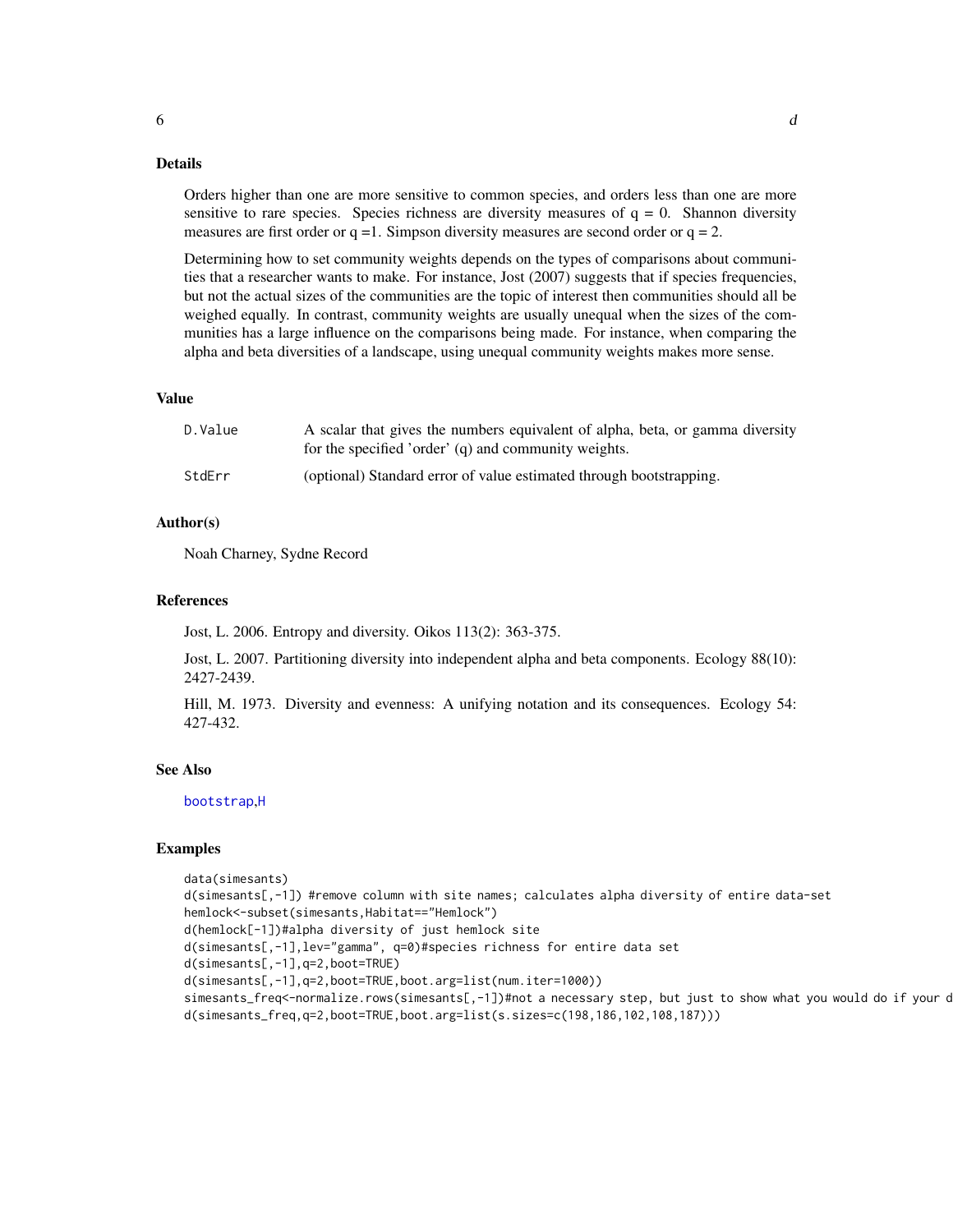# <span id="page-6-1"></span><span id="page-6-0"></span>**Description**

Jost describes the conversion of common indices to 'true' or 'standard' diversities (see Table 1 Jost (2006)). The H function calculates the alpha, beta, and gamma 'standard diversity indices.' Specification of different arguments allows for the calculation of species richness, Shannon entropy, Simpson concentration, Gini-Simpson Index, HCDT entropy, and Renyi entropy.

#### Usage

H(abundances, lev = "alpha", wts = FALSE,  $q = 1$ , HCDT = FALSE, gini = FALSE, boot = FALSE, boot.arg = 1

# Arguments

| abundances  | Community data as a matrix where columns are individual species and rows are<br>sites. Matrix elements are abundance data (e.g. counts, percent cover estimates).                                                                                                       |
|-------------|-------------------------------------------------------------------------------------------------------------------------------------------------------------------------------------------------------------------------------------------------------------------------|
| lev         | Level of diversity to be calculated. Will accept: 'alpha,' 'beta,' or 'gamma.'                                                                                                                                                                                          |
| wts         | A vector of community weights whose length equals the number of communities<br>being compared. See details below for examples of when community weights<br>might be treated as equal or unequal. Defaults to wts=FALSE where all com-<br>munities are equally weighted. |
| q           | Order of the diversity measure. Defaults to the Shannon case where $q = 1$ .                                                                                                                                                                                            |
| <b>HCDT</b> | Logical statement. If $HCDT = TRUE$ , then the $HCDT$ or 'Tsallis' entropy is<br>calculated (Keylock 2005, Czachor and Knaudts 2002). Defaults to HCDT =<br>FALSE.                                                                                                      |
| gini        | Logical statement. If $\text{gini} = \text{TRUE}$ and $q = 2$ , then the function calculates the<br>Gini-Simpson index. Defaults to gini = FALSE.                                                                                                                       |
| boot        | Logical indicating whether to use bootstrapping to estimate uncertainty.                                                                                                                                                                                                |
| boot.arg    | (optional) List of arguments to pass bootstrapping function: list(s.sizes = num-<br>ber you specify, num.iter $=$ number you specify)                                                                                                                                   |

# Details

Orders equal to zero, one, or two calculate species richness, Shannon entropy, and Simpson concentration, respectively. Calculating HCDT entropy requires that q is not equal to zero, one, or two.

Determining how to set community weights depends on the types of comparisons about communities that a researcher wants to make. For instance, Jost (2007) suggests that if species frequencies, but not the actual sizes of the communities are the topic of interest then communities should all be weighed equally. In contrast, community weights are usually unequal when the sizes of the communities has a large influence on the comparisons being made. For instance, when comparing the alpha and beta diversities of a landscape, using unequal community weights makes more sense.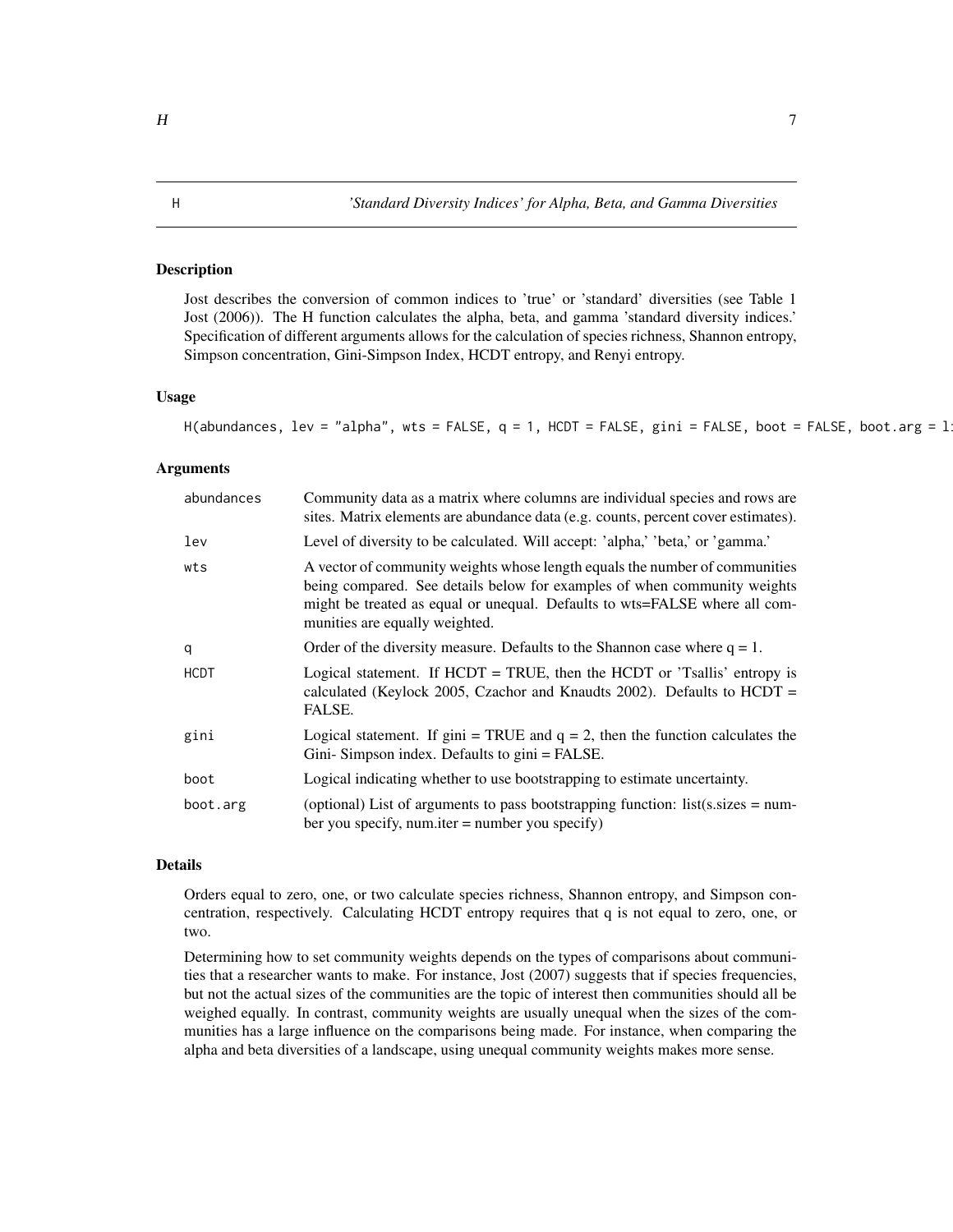#### <span id="page-7-0"></span>Value

| H.Value | A scalar that gives the 'standard diversity index' of alpha, beta, or gamma diver-<br>sity for the specified combination of 'order' (q), entropy or index, and commu-<br>nity weights. |
|---------|----------------------------------------------------------------------------------------------------------------------------------------------------------------------------------------|
| StdErr  | (optional) Standard error of value estimated through bootstrapping.                                                                                                                    |
|         |                                                                                                                                                                                        |

#### Author(s)

Noah Charney, Sydne Record

#### References

Jost, L. 2006. Entropy and diversity. Oikos 113(2): 363-375.

Jost, L. 2007. Partitioning diversity into independent alpha and beta components. Ecology 88(10): 2427-2439.

Hill, M. 1973. Diversity and evenness: A unifying notation and its consequences. Ecology 54: 427-432.

# See Also

[d](#page-4-1) [bootstrap](#page-2-1)

#### Examples

```
data(simesants)
H(simesants[,-1]) #remove column with site names; calculates alpha diversity of entire data-set
hemlock<-subset(simesants,Habitat=="Hemlock")
H(hemlock[-1])#alpha diversity of just hemlock site
H(simesants[,-1],lev="gamma", q=0)#species richness for entire data set
H(simesants[,-1],q=2,boot=TRUE)
H(simesants[,-1],q=2,boot=TRUE,boot.arg=list(num.iter=1000))
simesants_freq<-normalize.rows(simesants[,-1])#not a necessary step, but just to show what you would do if your d
H(simesants_freq,q=2,boot=TRUE,boot.arg=list(s.sizes=c(198,186,102,108,187)))
```
<span id="page-7-1"></span>M.homog *MacArthur's Homogeneity Measure*

#### Description

Macarthur's homogeneity measure provides a gauge of the amount of total diversity contained in an average community or sample (MacArthur 1965). It can be derived from a transformation of the true beta diversity of order 1, the numbers equivalent of the beta Shannon entropy (Jost 2007 Equation 18). If the N communities being compared are equally weighted, then other values of q can be specified to calculate other familiar similarity indices (e.g. Jaccard index when q=0, Morisita-Horn index when q=2) (Jost 2006).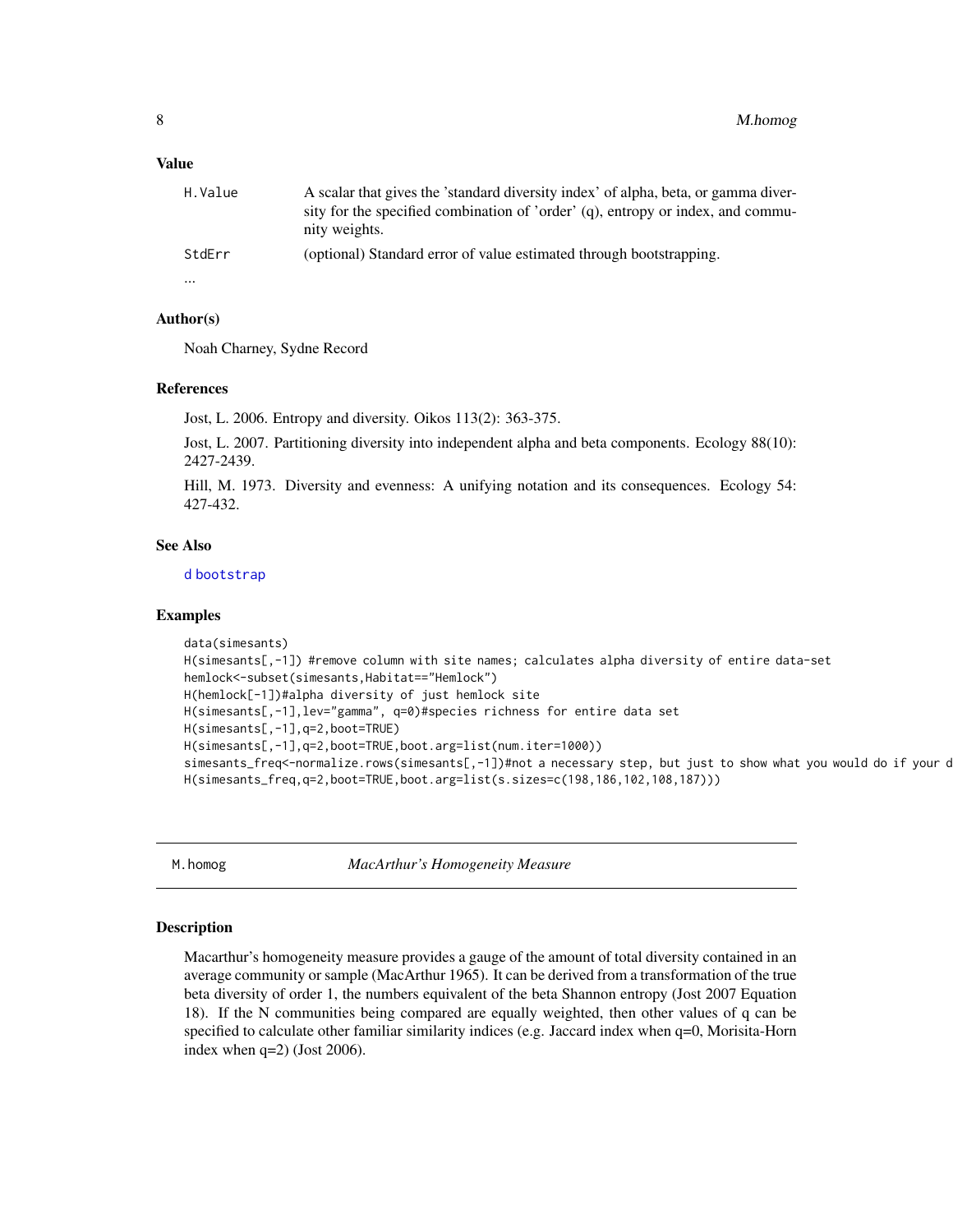#### <span id="page-8-0"></span>M.homog 9

# Usage

M.homog(abundances, abundances2 = NULL,  $q = 1$ , std = FALSE, boot = FALSE, boot.arg = list(s.sizes = NUL

# Arguments

| abundances  | Community data as a matrix where columns are individual species and rows are<br>sites or a vector of different species within a site. Matrix and vector elements<br>are abundance data (e.g. counts, percent cover estimates).                                                                       |
|-------------|------------------------------------------------------------------------------------------------------------------------------------------------------------------------------------------------------------------------------------------------------------------------------------------------------|
| abundances2 | Community data, a vector of different species within a site. Vector elements are<br>abundance data (e.g. counts, percent cover estimates). If abundances is given a<br>matrix, then abundances 2 defaults to NULL.                                                                                   |
| q           | Order of the diversity measure. Defaults to the Shannon case where $q = 1$ .                                                                                                                                                                                                                         |
| std         | Logical statement. If $std = TRUE$ , then the data is standardized, so that the value<br>returned is bounded between zero and one. The default is std = FALSE where<br>there is no standardization of the data, and lower and upper limits of the value<br>returned are $1/N$ and one, respectively. |
| boot        | Logical indicating whether to use bootstrapping to estimate uncertainty.                                                                                                                                                                                                                             |
| boot.arg    | (optional) List of arguments to pass bootstrapping function: list(s.sizes=number<br>you specify, num.iter=number you specify)                                                                                                                                                                        |

# Value

| M      | A scalar, MacArthur's homogeneity measure, where the lower limit (either 1/N<br>or zero depending on the specification of the argument std) is the case when all<br>communities are distinct and the upper limit (unity) occurs when all communi-<br>ties are exactly identical. |
|--------|----------------------------------------------------------------------------------------------------------------------------------------------------------------------------------------------------------------------------------------------------------------------------------|
| StdErr | (optional) Standard error of value estimated through bootstrapping.                                                                                                                                                                                                              |

# Author(s)

Noah Charney, Sydne Record

# References

Jost, L. 2006. Entropy and diversity. Oikos 113(2): 363-375.

Jost, L. 2007. Partitioning diversity into independent alpha and beta components. Ecology 88(10): 2427-2439.

Hill, M. 1973. Diversity and evenness: A unifying notation and its consequences. Ecology 54: 427-432.

# See Also

[Rel.homog](#page-11-1) [bootstrap](#page-2-1)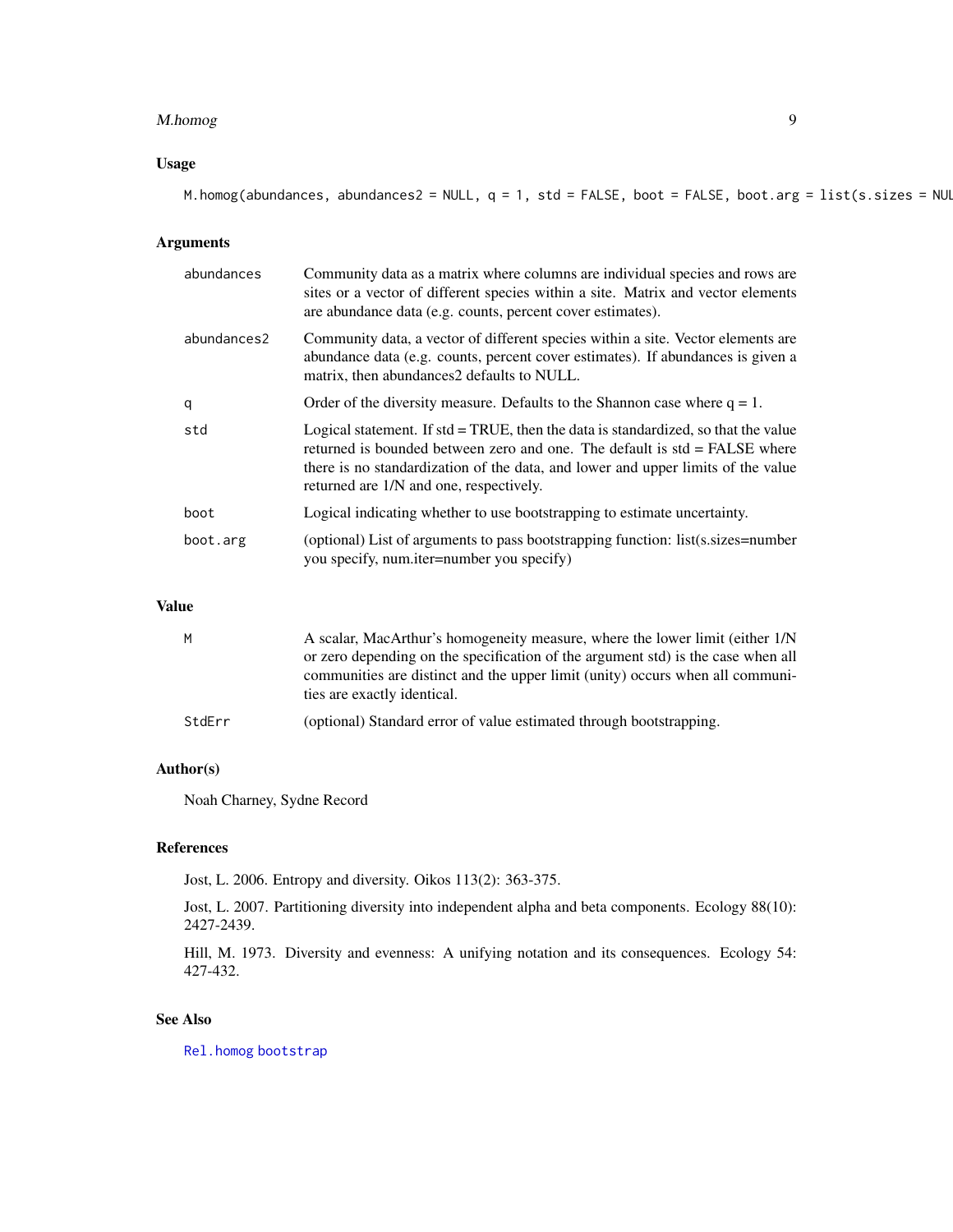# Examples

```
data(simesants)
M.homog(simesants[1:2,-1])
hemlock<-subset(simesants,Habitat=="Hemlock")[,-1]
hardwood<-subset(simesants, Habitat=="Hardwood")[,-1]
M.homog(abundances=hemlock,abundances2=hardwood)
M.homog(simesants[1:2,-1], q=2,std=TRUE,boot=TRUE)
```
normalize.rows *Converts absolute abundances to relative proportions of species using row normalization*

# **Description**

Generic function that takes a matrix of community data (where species are columns and rows are sites) and converts absolute abundances, in the form of counts or percent cover estimates, to relative proportions of species using row normalization.

# Usage

normalize.rows(abundance.matrix)

#### Arguments

abundance.matrix

Community data as a matrix where columns are individual species and rows are sites. Matrix elements are abundance data (e.g. counts, percent cover estimates).

# Details

All of Jost's calculation for partitioning diversity are based on relative proportions of species in a community dataset (Jost 2006, Jost 2007). The normalize.rows function performs this necessary step of converting absolute abundances to relative proportions of species for Jost's subsequent calculations of diversity and similarity indices. The normalize.rows function is built in to the D function for Jost's calculations, but we provide it here for more general usage. For example, this function will also be useful when researchers are most interested in relative proportions of species within a community rather than absolute comparisons of species abundances across multiple sites.

# Value

A matrix of community data where the elements are relative proportions of species across sites (rows).

#### Author(s)

Noah Charney, Sydne Record

<span id="page-9-0"></span>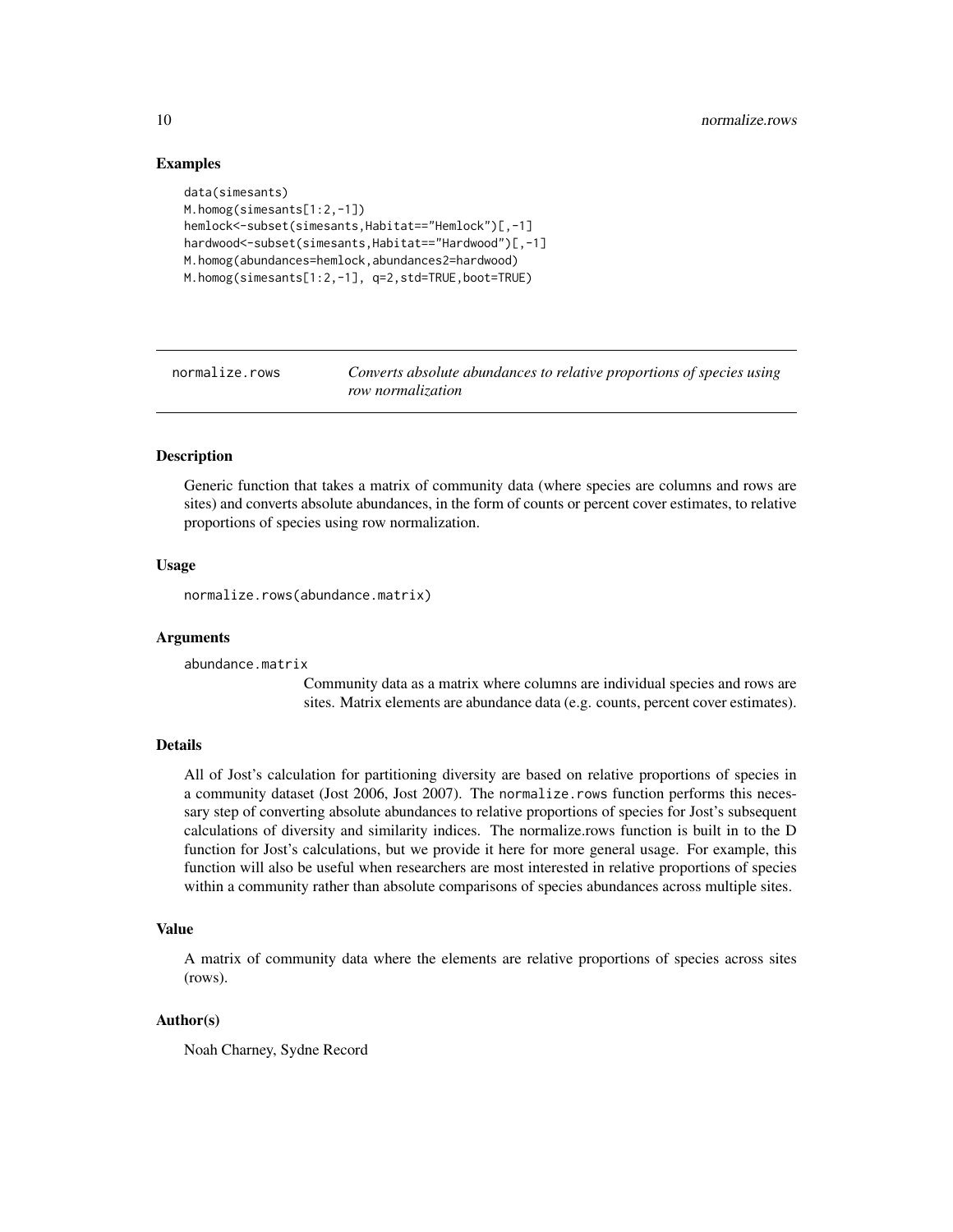#### <span id="page-10-0"></span>p.q.sum and the contract of the contract of the contract of the contract of the contract of the contract of the contract of the contract of the contract of the contract of the contract of the contract of the contract of th

#### References

Jost, L. 2006. Entropy and diversity. Oikos 113(2): 363-375.

Jost, L. 2007. Partitioning diversity into independent alpha and beta components. Ecology 88(10): 2427-2439.

Hill, M. 1973. Diversity and evenness: A unifying notation and its consequences. Ecology 54: 427-432.

#### See Also

[d](#page-4-1)

# Examples

```
data(simesants)
simesants_freq<-normalize.rows(simesants[,-1])
```
p.q.sum *Sum of proportional abundance of species*

#### Description

Nearly all diversity indices are based on a basic sum of the proportional abundances of species: sum ( $p_i^{\alpha}$ ), where  $p_i$  is the proportion of species i and q is the 'order' of the diversity measure. According to Jost (2007), order is a diversity measure's sensitivity to rare or common species. If referring to Jost 2007, p.q.sum calculates Equation 1. The p.q.sum function is built in to the D.gamma and D.alpha functions for Jost's calculations, but we provide it here for more general usage. For example, if a researcher wanted to build their own diversity index then they could use p.q.sum as a starting point.

# Usage

 $p.q.sum(p, q = 1)$ 

#### Arguments

| A vector or matrix of relative proportions of species.                       |
|------------------------------------------------------------------------------|
| Order of the diversity measure. Defaults to the Shannon case where $q = 1$ . |

#### Details

Orders higher than one are more sensitive to common species, and orders less than one are more sensitive to rare species. Species richness are diversity measures of  $q = 0$ . Shannon diversity measures are first order or  $q = 1$ . Simpson diversity measures are second order or  $q = 2$ .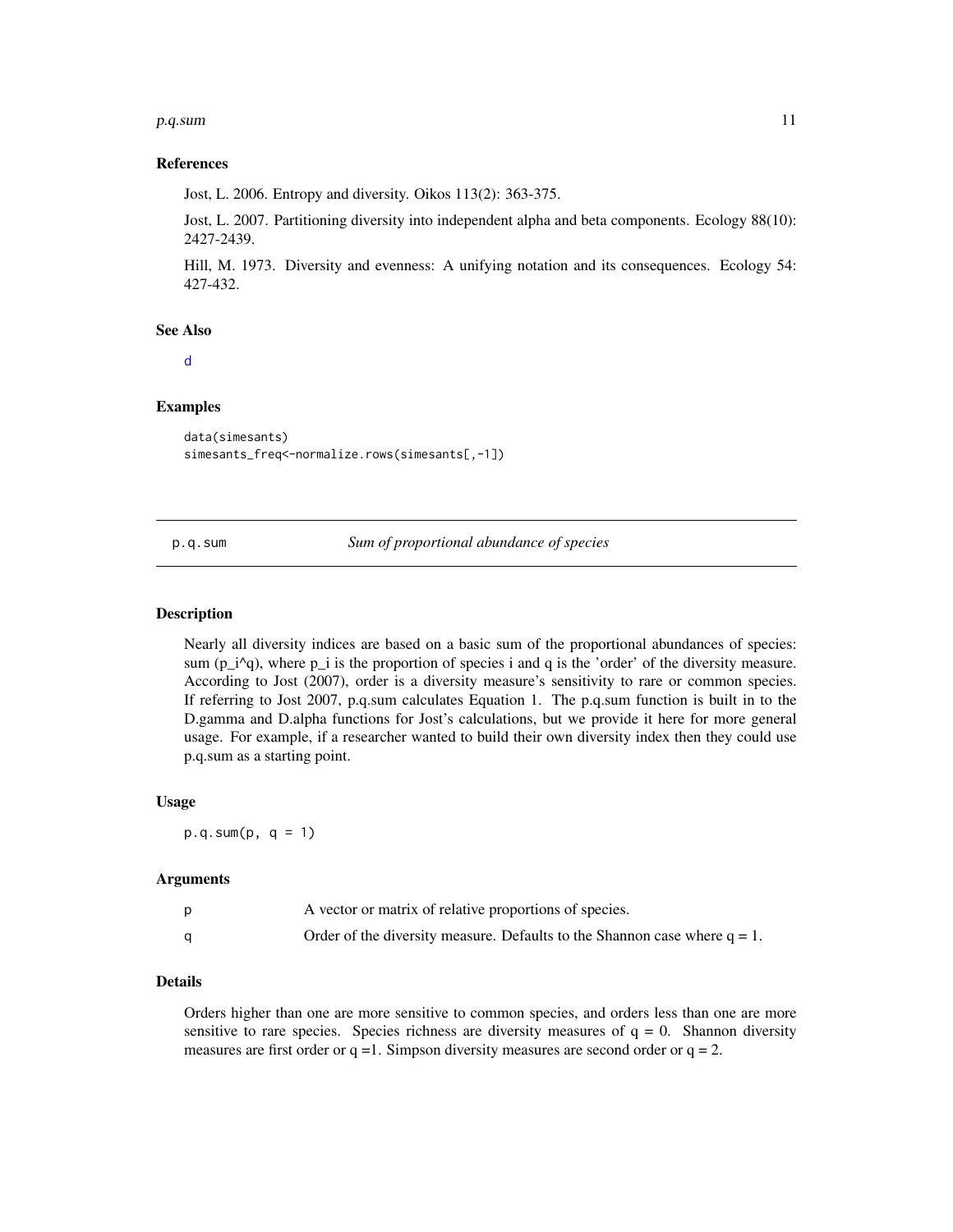# <span id="page-11-0"></span>Value

A scalar that is the sum of proportional abundances of species in the input community data (given as a vector or matrix).

# Author(s)

Noah Charney, Sydne Record

# References

Jost, L. 2007. Partitioning diversity into independent alpha and beta components. Ecology 88(10): 2427-2439.

# See Also

[d](#page-4-1)

<span id="page-11-1"></span>Rel.homog *Relative Homogeneity*

# Description

Provides a comparison between communities with unequal weights based on the numbers equivalent of the Shannon beta diversity (Jost 2007). When community weights are not equal, the Shannon measures of diversity where q=1, are still valid and can be used to calculate a relative measure of homogeneity derived from MacArthur's homogeneity measure (Equation 22 from Jost 2007).

# Usage

 $Rel.homog(abundances, abundances2 = NULL, wts = FALSE, boot = FALSE, boot.argv = list(s.sizes = NULL, n)$ 

# Arguments

| abundances  | Community data as a matrix where columns are individual species and rows are<br>sites or a vector of different species within a site. Matrix and vector elements<br>are abundance data (e.g. counts, percent cover estimates).                                          |
|-------------|-------------------------------------------------------------------------------------------------------------------------------------------------------------------------------------------------------------------------------------------------------------------------|
| abundances2 | Community data, a vector of different species within a site. Vector elements are<br>abundance data (e.g. counts, percent cover estimates). If abundances is given a<br>matrix, then abundances2 defaults to NULL.                                                       |
| wts         | A vector of community weights whose length equals the number of communities<br>being compared. See details below for examples of when community weights<br>might be treated as equal or unequal. Defaults to wts=FALSE where all com-<br>munities are equally weighted. |
| boot        | Logical indicating whether to use bootstrapping to estimate uncertainty.                                                                                                                                                                                                |
| boot.arg    | (optional) List of arguments to pass bootstrapping function: list(s.sizes=number<br>you specify, num.iter=number you specify)                                                                                                                                           |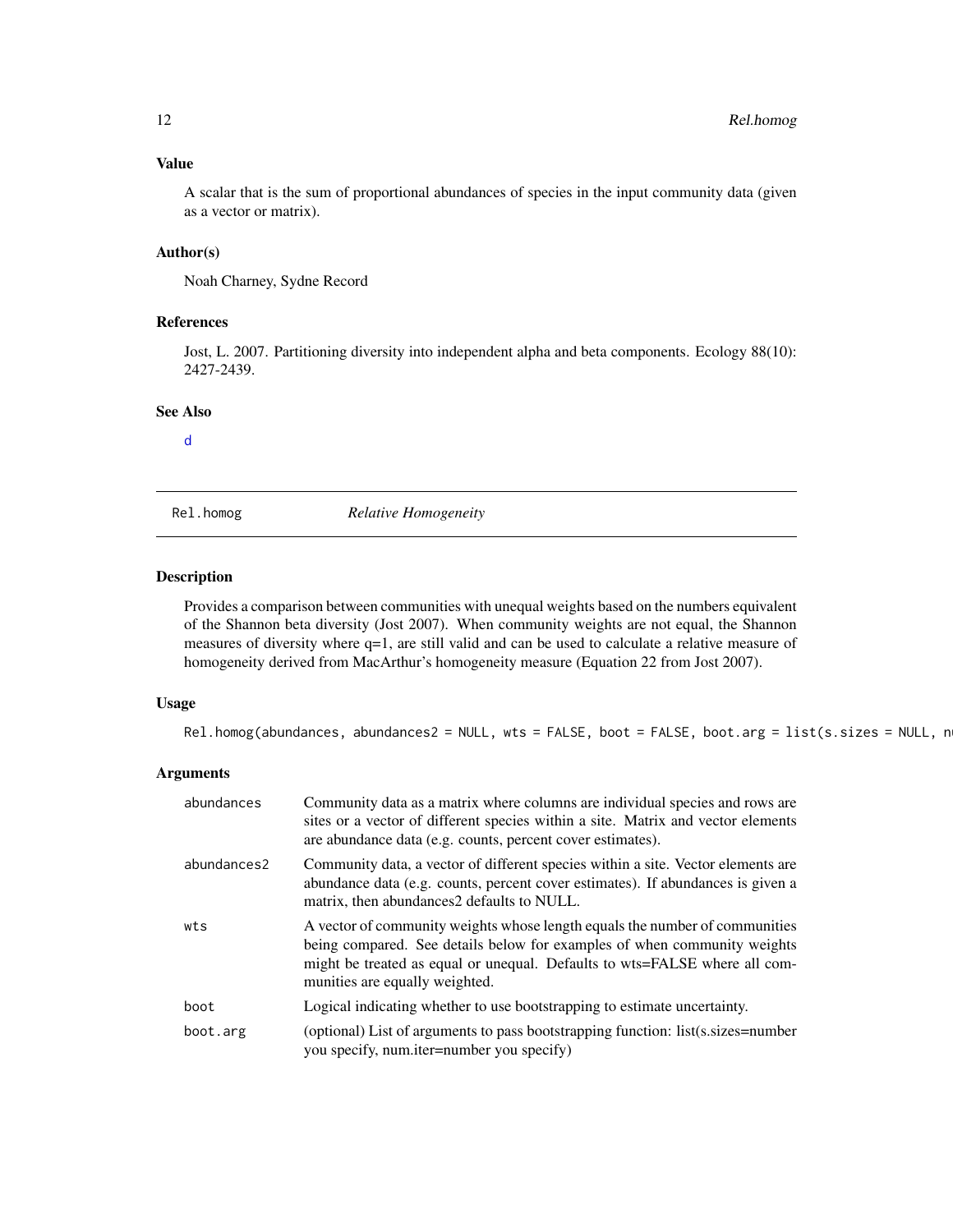# <span id="page-12-0"></span>sim.groups 13

# Details

This measure assumes the Shannon case where the order q=1.

# Value

| REL.HOMOG | A scalar between zero (all communities distinct) and one (all communities iden-<br>tical). |
|-----------|--------------------------------------------------------------------------------------------|
| StdErr    | (optional) Standard error of value estimated through bootstrapping.                        |

# Author(s)

Noah Charney, Sydne Record

# References

Jost, L. 2007. Partitioning diversity into independent alpha and beta components. Ecology 88(10): 2427-2439.

# See Also

[M.homog](#page-7-1), [similarity](#page-17-1), [turnover](#page-18-1).

#### Examples

```
data(simesants)
Rel.homog(simesants[1:2,-1])
hemlock<-subset(simesants,Habitat=="Hemlock")[,-1]
hardwood<-subset(simesants,Habitat=="Hardwood")[,-1]
Rel.homog(abundances=hemlock,abundances2=hardwood)
Rel.homog(simesants[1:2,-1], boot=TRUE)
```
<span id="page-12-1"></span>sim.groups *Within- and Between-Group Similarities*

# Description

Given two groups with multiple samples (e.g. sites, plots) the sim.groups function calculates all possible pairwise combinations of within- and between-group comparisons.

# Usage

```
sim.groups(abundances1, abundances2, q = 1, labels = FALSE, boot = FALSE, boot.arg = list(s.sizes = NU
```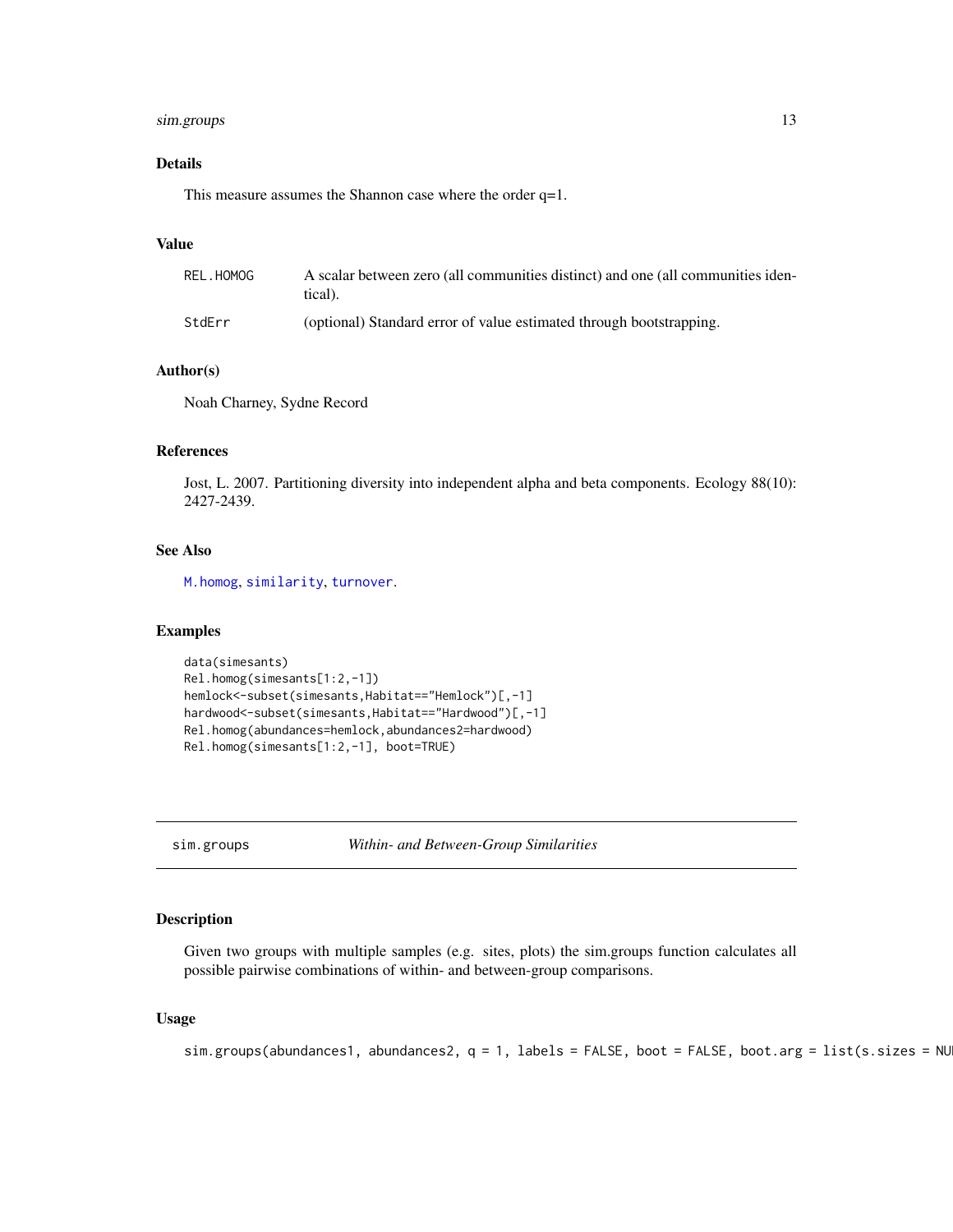# <span id="page-13-0"></span>Arguments

| abundances1 | Community data as a matrix where columns are individual species and rows are<br>sites or a vector of different species within a site. Matrix and vector elements<br>are abundance data (e.g. counts, percent cover estimates).                                         |
|-------------|------------------------------------------------------------------------------------------------------------------------------------------------------------------------------------------------------------------------------------------------------------------------|
| abundances2 | Community data, a vector of different species within a site. Vector elements are<br>abundance data (e.g. counts, percent cover estimates). If abundances1 is given<br>a matrix, then abundances2 defaults to a logical FALSE statement.                                |
| q           | Order of the diversity measure. Defaults to the Shannon case where $q = 1$ .                                                                                                                                                                                           |
| labels      | Logical statement. If labels=TRUE, then site names are given as the first column<br>of the abundance matrix. The default is labels=FALSE where no site names are<br>given in the abundance matrix.                                                                     |
| boot        | Logical indicating whether to use bootstrapping to estimate uncertainty. If boot=TRUE,<br>only standard errors will be output in table; to get both values and standard er-<br>ror of similarities, must call sim.groups twice, setting boot to both TRUE and<br>FALSE |
| boot.arg    | (optional) List of arguments to pass bootstrapping function: list(s.sizes=number<br>you specify, num.iter=number you specify)                                                                                                                                          |

# Details

Depending on the specification of the order (q), other different similarity indices may be calculated (e.g. Sorenson index when q=0, Horn index when q=1, Morisita-Horn index when q=2) (Jost 2007).

# Value

| within.1 | Within-group similarities (or standard errors) for first group.  |
|----------|------------------------------------------------------------------|
| within.2 | Within-group similarities (or standard errors) for second group. |
| between  | Between group similarities (or standard errors).                 |

# Author(s)

Noah Charney, Sydne Record

# References

Jost, L. 2007. Partitioning diversity into independent alpha and beta components. Ecology 88(10): 2427-2439.

# See Also

[similarity](#page-17-1), [sim.table](#page-14-1)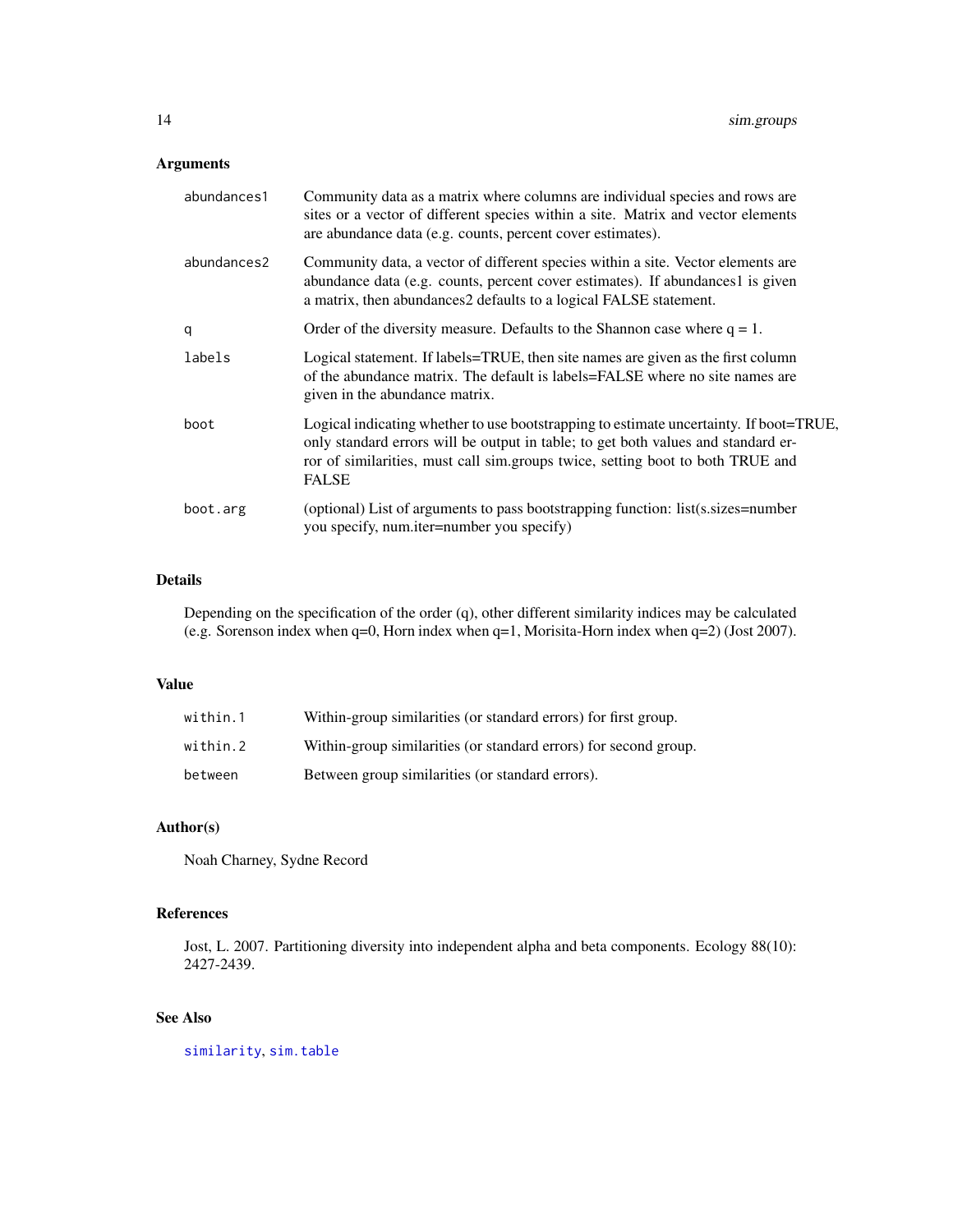#### <span id="page-14-0"></span>sim.table 15

# Examples

```
data(simesants)
sim.groups(simesants[1:3,],simesants[4:5,],labels=TRUE,boot=TRUE)
sim.groups(simesants[1:3,-1],simesants[4:5,-1])
sim.groups(simesants[1:3,-1],simesants[4:5,-1],labels=TRUE,boot=TRUE)#gives standard errors only
sim.groups(simesants[1:3,-1],simesants[4:5,-1],labels=TRUE,boot=TRUE,boot.arg=list(num.iter=200))#gives standa
```
<span id="page-14-1"></span>

sim.table *Similarity Summary Table*

# Description

Creates a summary table of community overlap for all possible pairwise combinations of samples (e.g. sites, plots) using the similarity function.

# Usage

sim.table(abundances,  $q = 1$ , labels = FALSE, half = TRUE, diag = TRUE, boot = FALSE, boot.arg = list(s.

# Arguments

| abundances | Community data as a matrix where columns are individual species and rows are<br>sites. Matrix elements are abundance data (e.g. counts, percent cover estimates).                                                                                                                                                                                                              |
|------------|--------------------------------------------------------------------------------------------------------------------------------------------------------------------------------------------------------------------------------------------------------------------------------------------------------------------------------------------------------------------------------|
| q          | Order of the diversity measure. Defaults to the Shannon case where $q = 1$ .                                                                                                                                                                                                                                                                                                   |
| labels     | Logical statement. If labels=TRUE, then site names are given as the first column<br>of the abundance matrix. The default is labels=FALSE where no site names are<br>given in the abundance matrix.                                                                                                                                                                             |
| half       | Logical statement that changes the display of the resulting matrix. The default is<br>half=TRUE, where the similarities are not repeated and are given as NaN values<br>on one side of the diagonal in the resulting matrix. If half=FALSE, then the<br>displayed similarities are repeated on either side of the diagonal of the resulting<br>matrix.                         |
| diag       | Logical statement that changes the display of the resulting matrix. The default<br>is diag=TRUE, where the elements in the diagonal of the resulting similarity<br>matrix are all equal to one because a sample should be completely identical to<br>itself. If diag=FALSE, then then the elements in the diagonal of the resulting<br>similarity matrix are given NaN values. |
| boot       | Logical indicating whether to use bootstrapping to estimate uncertainty. If boot=TRUE,<br>only standard errors will be output in table; to get both values and standard er-<br>ror of similarities, must call sim.groups twice, setting boot to both TRUE and<br><b>FALSE</b>                                                                                                  |
| boot.arg   | (optional) List of arguments to pass bootstrapping function: list(s.sizes=number<br>you specify, num.iter=number you specify)                                                                                                                                                                                                                                                  |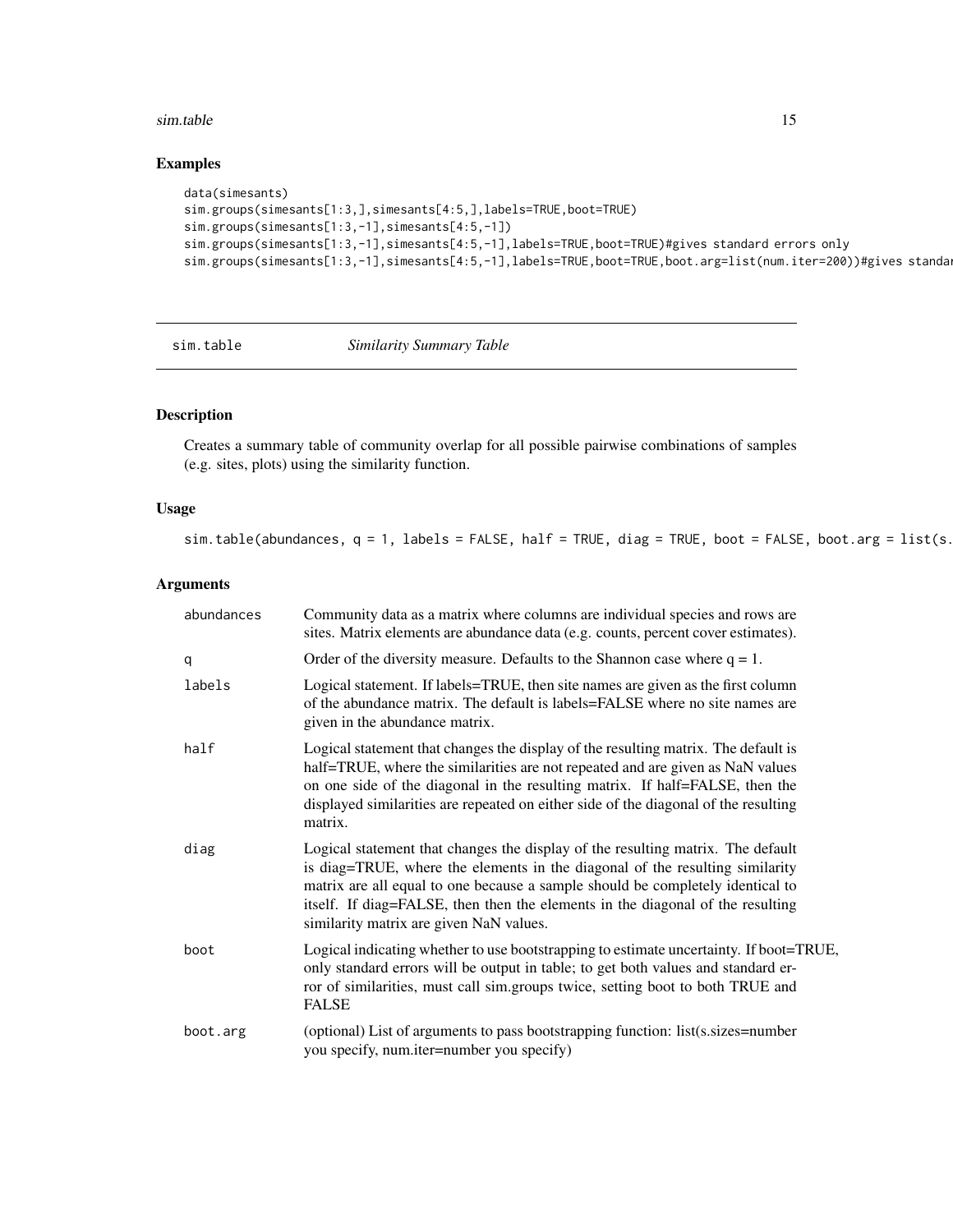# Details

This function calculates pairwise similarity for two or more samples, so the abundance data must be a matrix with two or more rows (samples). Depending on the specification of the order (q), other different similarity indices may be calculated (e.g. Sorenson index when q=0, Horn index when q=1, Morisita-Horn index when q=2) (Jost 2007).

# Value

A matrix of pairwise similarities showing community overlap calculated using the similarity function.

# Author(s)

Noah Charney, Sydne Record

#### References

Jost, L. 2007. Partitioning diversity into independent alpha and beta components. Ecology 88(10): 2427-2439.

# See Also

[similarity](#page-17-1), [sim.groups](#page-12-1)

#### Examples

```
data(simesants)
sim.table(simesants[,-1])
sim.table(simesants,labels=TRUE)
sim.table(simesants,labels=TRUE, diag=FALSE)
sim.table(simesants,labels=TRUE, half=FALSE)
sim.table(simesants,labels=TRUE,boot=TRUE)#standard errors only
sim.table(simesants,labels=TRUE,boot=TRUE, boot.arg=list(num.iter=200), q=2)#standard errors only
```
simesants *Harvard Forest Simes Tract Ant Community Data*

# Description

Within the Simes tract of Harvard Forest, we sampled ants by hand collection along 100-m transects at eight sites with the following microhabitats: two sites each of hemlock, white pine, and hardwood overstories; a transition between hardwood swamp and pine; and a rocky-slope with a hardwood overstory.

#### Usage

data(simesants)

<span id="page-15-0"></span>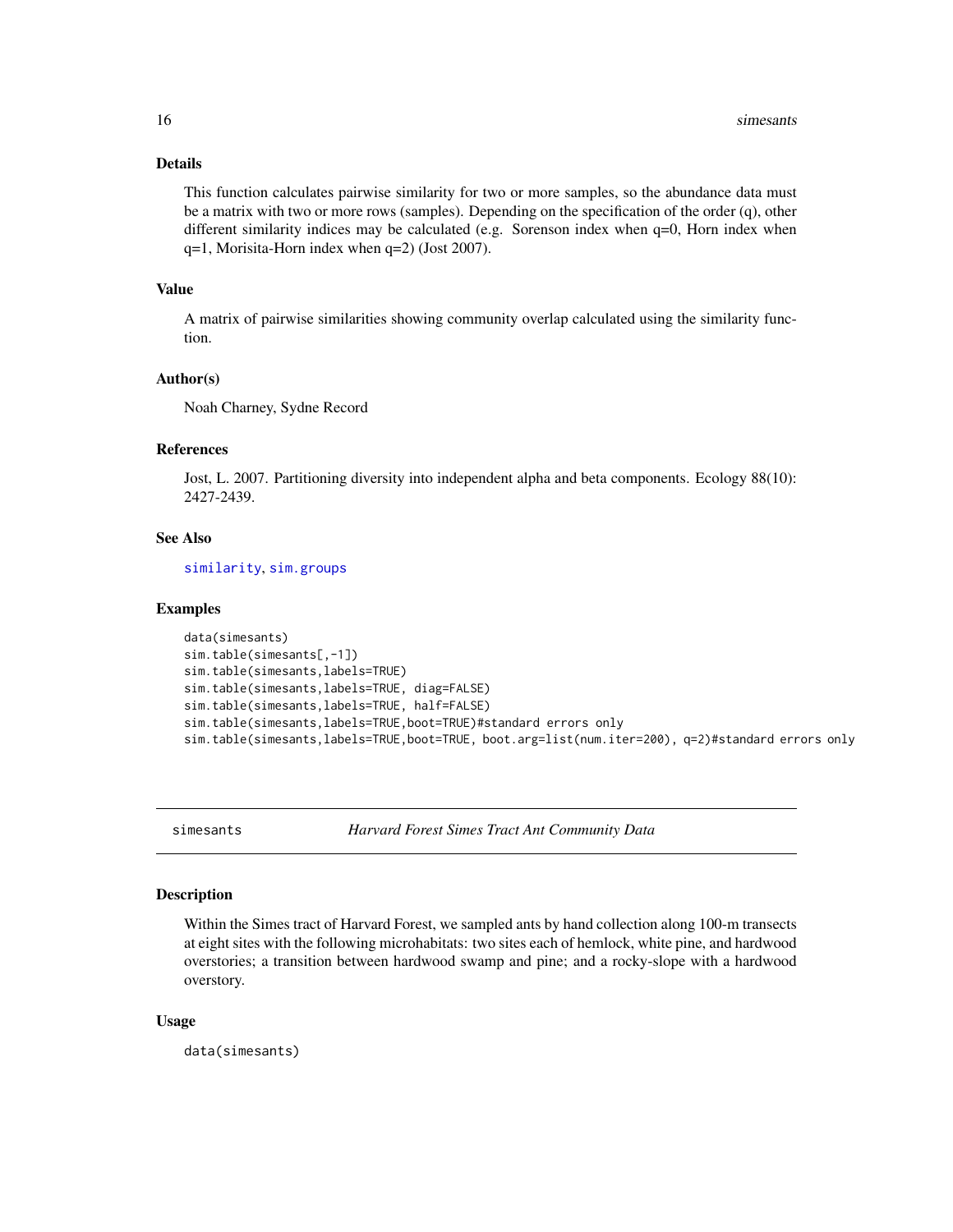#### simesants and the state of the state of the state of the state of the state of the state of the state of the state of the state of the state of the state of the state of the state of the state of the state of the state of

# Format

A data frame with 5 observations on the following 23 variables.

Habitat a factor with levels Hardwood Hardwood\_Pine\_Swamp Hardwood\_Rocky\_Slope Hemlock White\_Pine

Acasub a numeric vector Aphrud a numeric vector Camher a numeric vector Campen a numeric vector Crecer a numeric vector Crelin a numeric vector Dolpla a numeric vector Dolpus a numeric vector Forneo a numeric vector Forsuba a numeric vector Lasali a numeric vector Lasnea a numeric vector Lasspe a numeric vector Lasumb a numeric vector Myrpun a numeric vector Myrscu a numeric vector Myrsmi a numeric vector Stebre a numeric vector Steimp a numeric vector Stesch a numeric vector Tapses a numeric vector

Temlon a numeric vector

# Details

Columns correspond to the ant species, designated by a six letter code combing the first three letters of the genus with the first three letters of the species.

#### Source

<http://harvardforest.fas.harvard.edu/data/archive.html>

# Examples

data(simesants)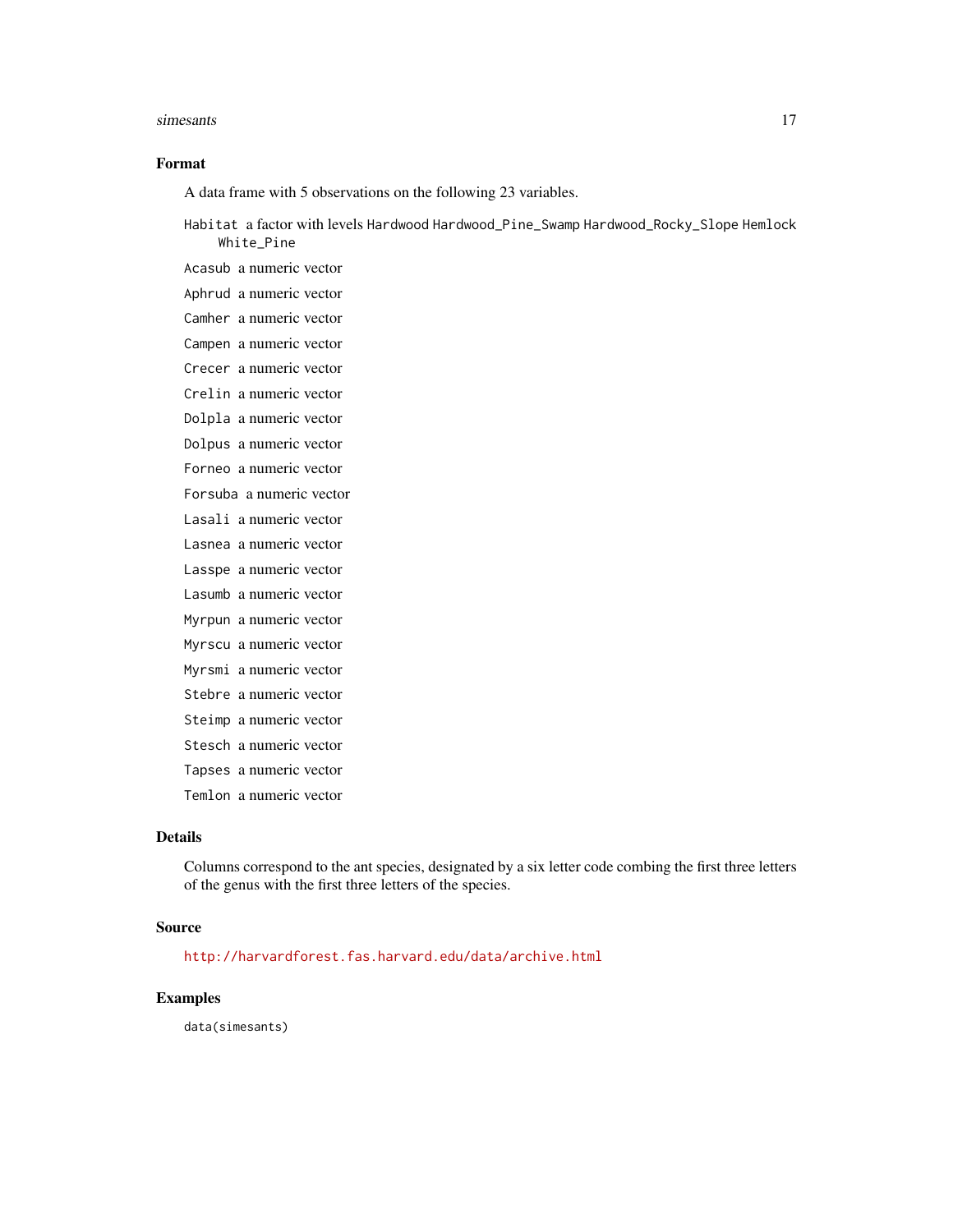<span id="page-17-1"></span><span id="page-17-0"></span>

# Description

Creates a summary table of community overlap for all possible pairwise combinations of samples (e.g. sites, plots) using the similarity function.

# Usage

similarity(abundances, abundances2 = NULL,  $q = 1$ , boot = FALSE, boot.arg = list(s.sizes = NULL, num.it

#### Arguments

| abundances  | Community data as a matrix where columns are individual species and rows are<br>sites. Matrix elements are abundance data (e.g. counts, percent cover estimates).<br>May be given as a vector with abundances2 as a vector for a second community. |
|-------------|----------------------------------------------------------------------------------------------------------------------------------------------------------------------------------------------------------------------------------------------------|
| abundances2 | Community data, a vector of different species within a site. Vector elements are<br>abundance data (e.g. counts, percent cover estimates). If abundances is given a<br>matrix, then abundances2 defaults to a logical FALSE statement.             |
| q           | Order of the diversity measure. Defaults to the Shannon case where $q = 1$ .                                                                                                                                                                       |
| boot        | Logical indicating whether to use bootstrapping to estimate uncertainty.                                                                                                                                                                           |
| boot.arg    | (optional) List of arguments to pass bootstrapping function: list(s.sizes=number<br>you specify, num.iter=number you specify)                                                                                                                      |

# Details

This function calculates pairwise similarity for two or more samples, so the abundance data must be a matrix with two or more rows (samples). Depending on the specification of the order (q), other different similarity indices may be calculated (e.g. Sorenson index when q=0, Horn index when q=1, Morisita-Horn index when q=2) (Jost 2007).

# Value

| Similarity | A matrix of pairwise similarities showing community overlap calculated using<br>the similarity function. |
|------------|----------------------------------------------------------------------------------------------------------|
| StdErr     | (optional) Standard error of value estimated through bootstrapping.                                      |

# Author(s)

Noah Charney, Sydne Record

#### References

Jost, L. 2007. Partitioning diversity into independent alpha and beta components. Ecology 88(10): 2427-2439.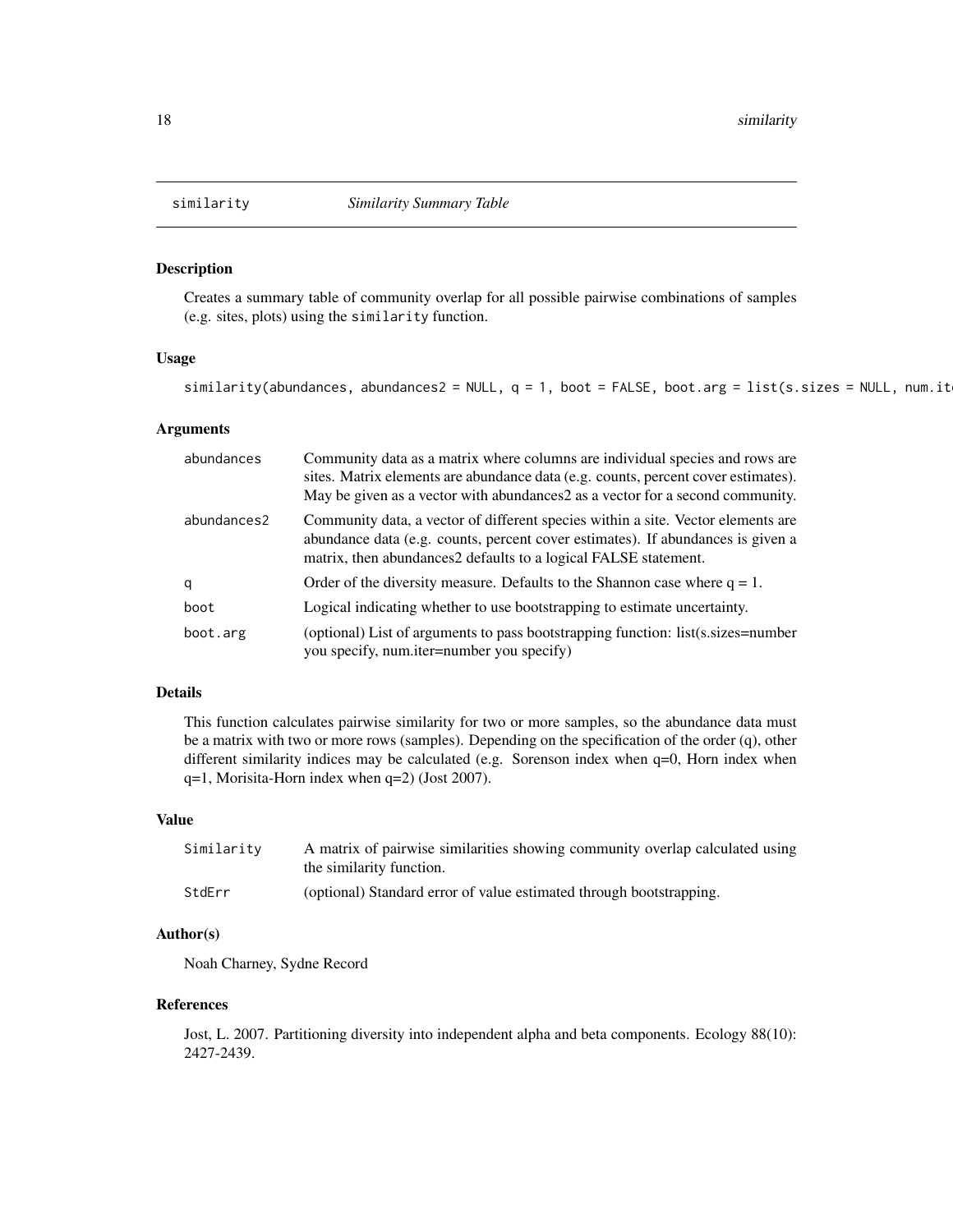#### <span id="page-18-0"></span>turnover and the state of the state of the state of the state of the state of the state of the state of the state of the state of the state of the state of the state of the state of the state of the state of the state of t

# See Also

[sim.table](#page-14-1), [sim.groups](#page-12-1), [bootstrap](#page-2-1)

#### Examples

```
data(simesants)
hemlock<-subset(simesants,Habitat=="Hemlock")[,-1]
hardwood<-subset(simesants,Habitat=="Hardwood")[,-1]
similarity(rbind(hemlock,hardwood))
similarity(hemlock,abundances2=hardwood)
similarity(hemlock,abundances2=hardwood,boot=TRUE)
similarity(hemlock,abundances2=hardwood,q=2,boot=TRUE,boot.arg=list(num.iter=200))
```
<span id="page-18-1"></span>turnover *Turnover Rate per Sample*

# Description

For numerous communities of equal weights, the numbers equivalent of the Shannon beta diversity and the number of samples (N) can be used to calculate the turnover rate per sample (Equation 25 from Jost 2007, Harrison et al. 1992).

#### Usage

```
turnover(abundances, abundances2 = NULL, q = 1, boot = FALSE, boot.arg = list(s.sizes = NULL, num.iter
```
# Arguments

| abundances  | Community data as a matrix where columns are individual species and rows are<br>sites or a vector of different species within a site. Matrix and vector elements<br>are abundance data (e.g. counts, percent cover estimates). |
|-------------|--------------------------------------------------------------------------------------------------------------------------------------------------------------------------------------------------------------------------------|
| abundances2 | Community data, a vector of different species within a site. Vector elements are<br>abundance data (e.g. counts, percent cover estimates). If abundances1 is given<br>a matrix, then abundances 2 defaults to NULL.            |
| q           | Order of the diversity measure. Defaults to the Shannon case where $q = 1$ .                                                                                                                                                   |
| boot        | Logical indicating whether to use bootstrapping to estimate uncertainty.                                                                                                                                                       |
| boot.arg    | (optional) List of arguments to pass bootstrapping function: list(s.sizes=number<br>you specify, num.iter=number you specify)                                                                                                  |

# Value

| Turnover | A scalar ranging from zero (no turnover between samples) to one (completely<br>different samples). |
|----------|----------------------------------------------------------------------------------------------------|
| StdErr   | (optional) Standard error of value estimated through bootstrapping.                                |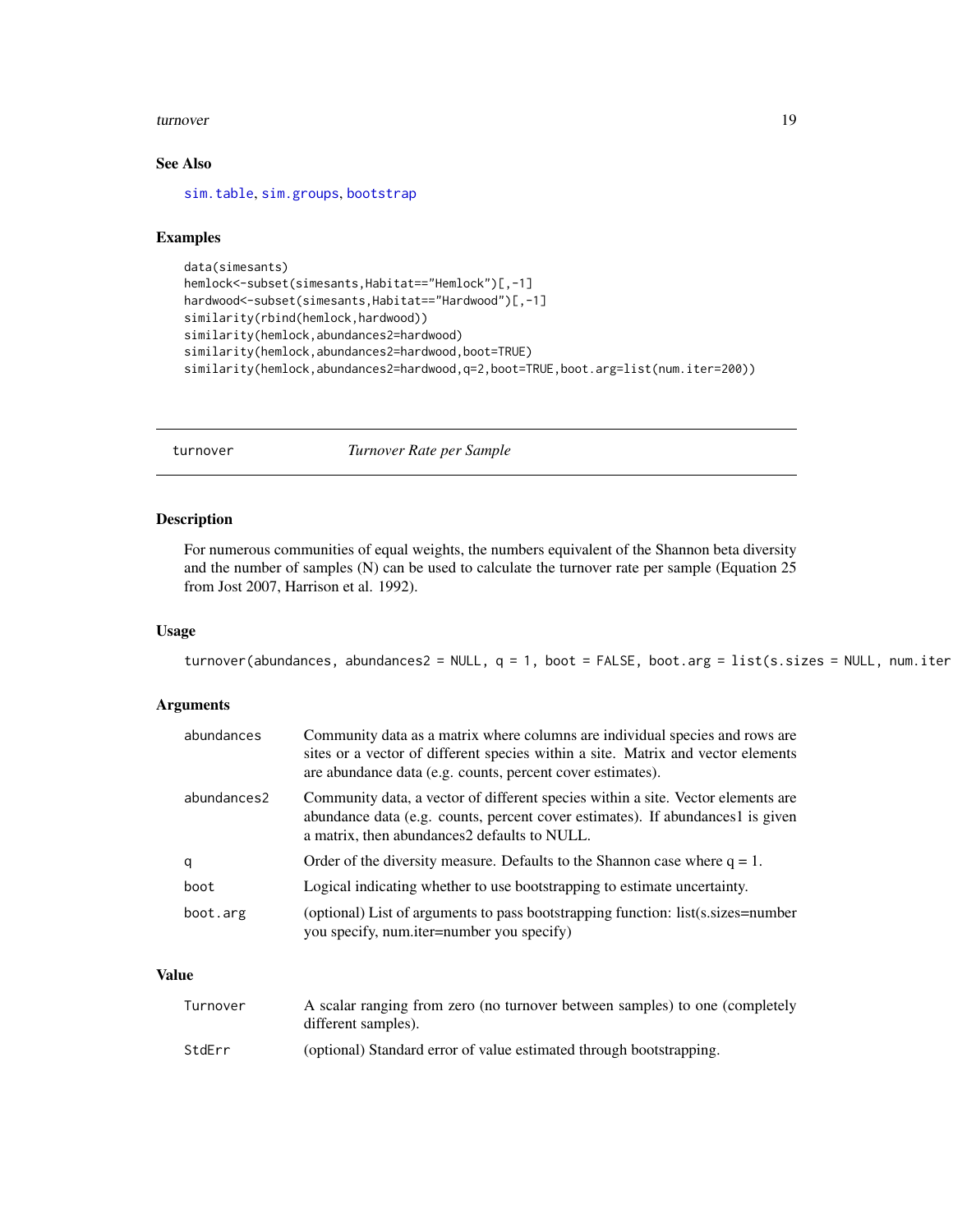# <span id="page-19-0"></span>Author(s)

Noah Charney, Sydne Record

# References

Jost, L. 2007. Partitioning diversity into independent alpha and beta components. Ecology 88(10): 2427-2439.

Harrison, S., S. Ross, and J. Lawton. 1992. Beta diversity on geographic gradients in Britain. Journal of Animal Ecology 61: 151-158.

# See Also

[M.homog](#page-7-1), [Rel.homog](#page-11-1), [similarity](#page-17-1), [bootstrap](#page-2-1)

# Examples

```
data(simesants)
turnover(simesants[,-1])
turnover(simesants[,-1],q=2,boot=TRUE)
turnover(simesants[,-1],q=2,boot=TRUE,boot.arg=list(num.iter=500))
```